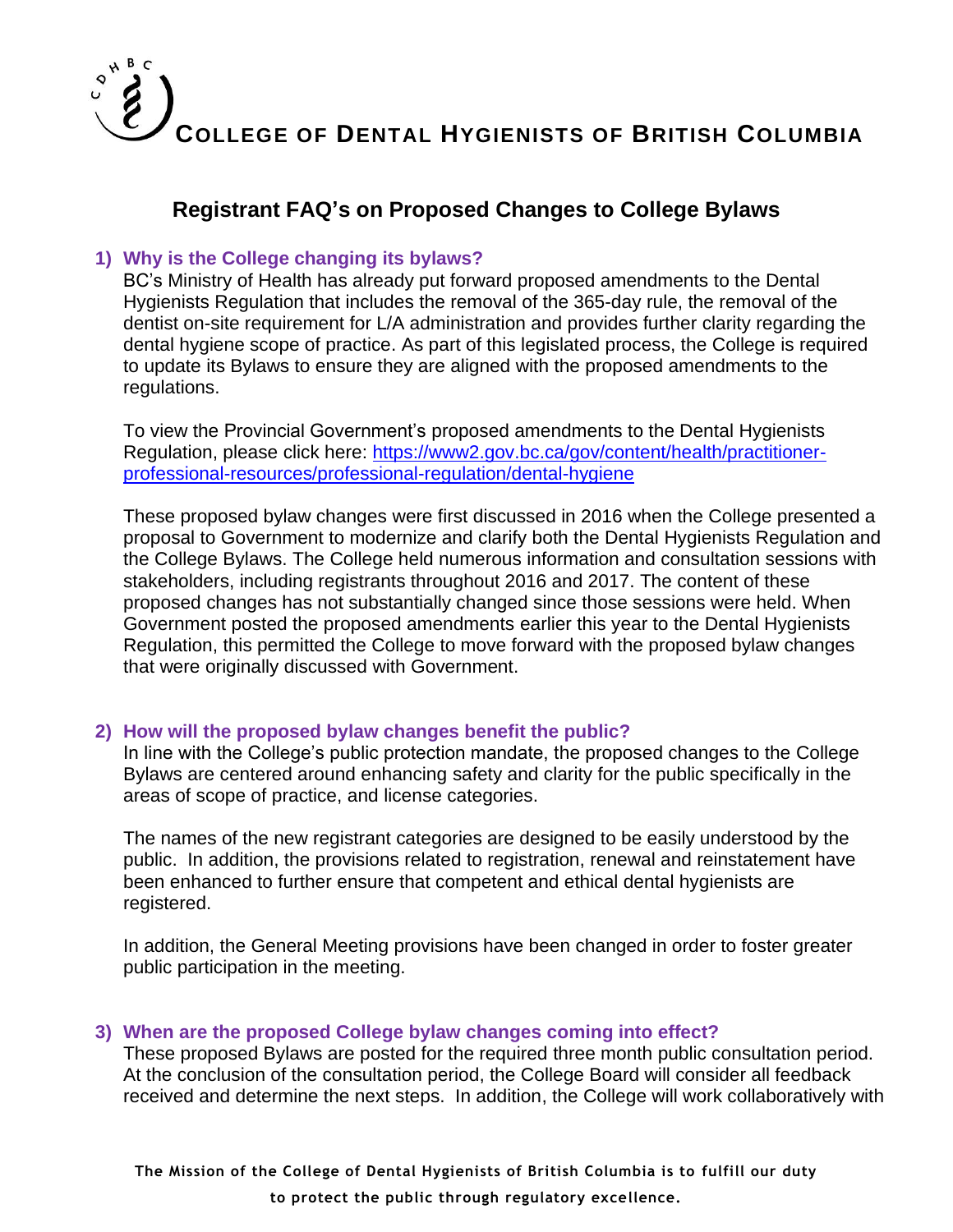the Government to harmonize the implementation schedule of both the regulations and bylaws.

At this time, it is important to note that no changes have been made and dental hygienists must continue to follow the current regulations and bylaws.

As this process moves forward, the College will provide clear and frequent communication to registrants and the public as the timelines for implementation are established.

#### **4) I have Full registration. How will these proposed bylaws change the way I practice?**

If you are a registrant in the Full or Conditional category, you will be automatically moved into the "Registered Dental Hygienist" category of registration when the proposed changes come into effect. This change will not affect your ability to practice in your chosen setting and your ability to practice the full dental hygiene scope.

#### **5) I own an independent practice. How will these proposed bylaws changes affect my practice?**

If you are a registrant in the "365-Exempt" category of registration, you will automatically be moved into the "Dental Hygiene Practitioner" category when the proposed changes come into effect and will be able to continue in your independent practice. Only registrants in the 'Dental Hygiene Practitioner' category will be allowed to be the primary owner and operator of an independent practice.

As a practice owner, you will also be able to hire Registered Dental Hygienists who can selfinitiate the full scope of practice.

#### **6) I'm an independent practice owner but I do not have my 365-Exempt registration. What will happen to my practice?**

Our goal is not to change the practice settings of any dental hygienist when these proposed changes come into effect. These proposed bylaw changes provide for a special "grandfathered" category of registration for individuals who are not "365-Exempt" but who own a private dental hygiene practice. Once in the grandfathered category, we will work with you to determine pathways to achieving your "Dental Hygiene Practitioner" registration. If you are in this situation, we encourage you to contact the College for options as soon as possible.

#### **7) What do you mean by "private dental hygiene practice"? Isn't that "independent practice"?**

While the term 'independent practice' is commonly used and understood in the dental hygiene community, it can be a confusing or misleading term for the public as well as other

**The Mission of the College of Dental Hygienists of British Columbia is to fulfill our duty to protect the public through regulatory excellence.**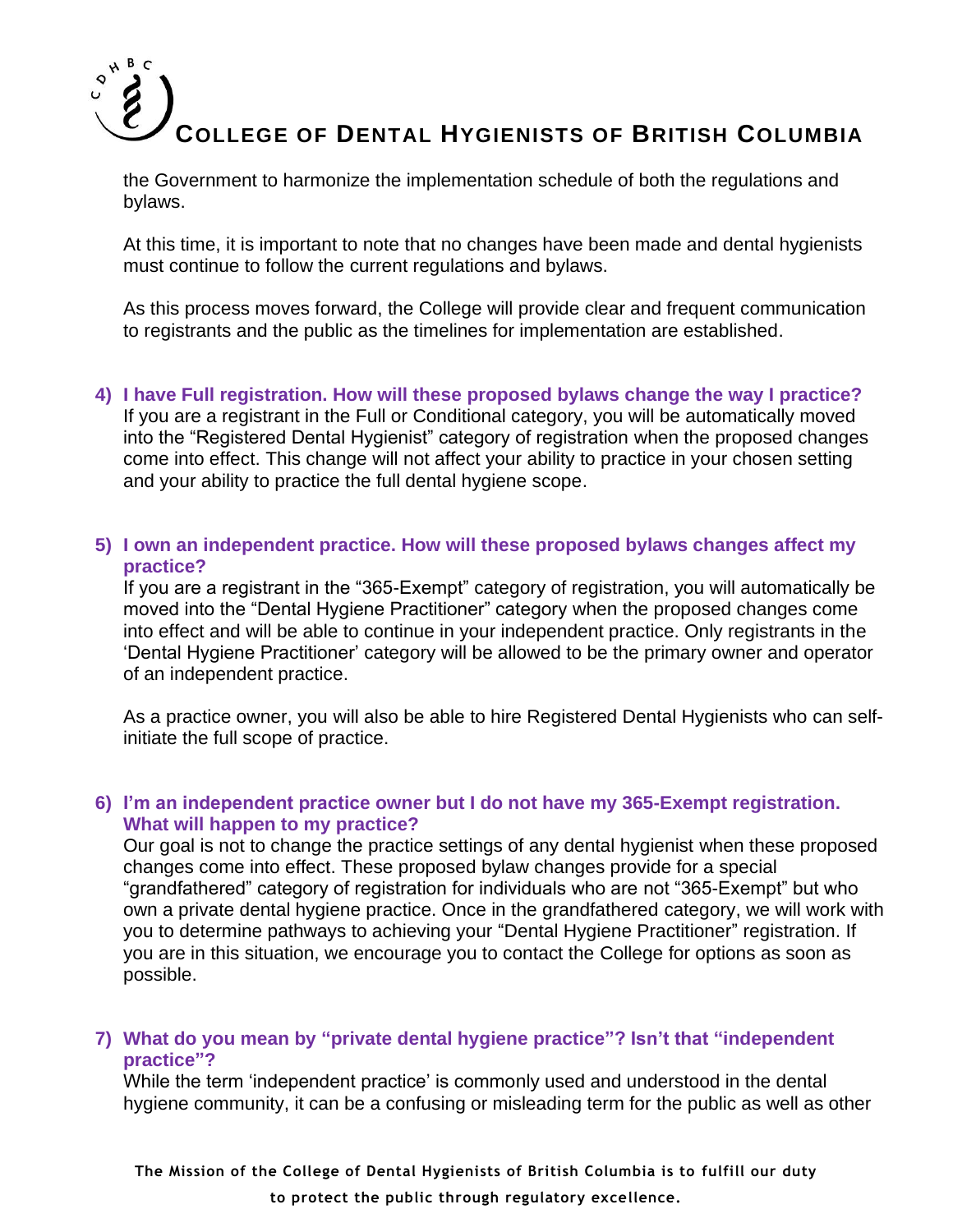health care professionals. To those outside the dental hygiene community, 'independent practice' may suggest that dental hygienists engaged in this practice setting are doing so completely independent of any other health care professional. This notion is not accurate and goes against the Practice Standard of collaborative practice.

Therefore, the College believes the term 'private dental hygiene practice' more accurately describes a practice setting where a dental hygienist is practicing outside a dental office and also aligns with other commonly used terms; the term 'private dental office' or 'private practice' is used in dentistry. This new terminology will enhance clarity for the public, other health professionals and registrants.

#### **8) How are you going to define "private dental hygiene practice"?**

We are proposing that a "private dental hygiene practice" is considered as including one or more of the following attributes:

- offers ongoing dental hygiene services directly to clients,
- advertises as a private dental hygiene practice or clinic,
- directly bills clients for services,
- is responsible for purchase and maintenance of dental hygiene office equipment such as x-ray equipment, sterilization equipment, etc
- is responsible for the maintenance and retention of client records.

It should be noted that a "private dental hygiene practice" may or may not be incorporated. Dental hygienists who work on contract in a dental office will likely not be considered as a "private dental hygiene practice" but will be dependent on how the contract is arranged.

If you have a unique practice setting where it may not be clear if it is a "private dental hygiene practice" or not, we encourage you to contact the College to inform us of your situation.

#### **9) I have a diploma. Can I open a "private dental hygiene practice"?**

If the proposed bylaws are approved, only Dental Hygiene Practitioners can be the primary owner and operate a "private dental hygiene practice".

The College is currently considering the pathways that may be established to facilitate movement from the Registered Dental Hygienists Category to the Dental Hygiene Practitioner category.

Currently, the most direct pathway to the Registered Dental Hygienists category is by obtaining a Dental Hygiene Degree. The College will work to strike the right balance between upholding the public safety principles of the degree requirement for the Dental Hygiene Practitioner category, while not being unduly restrictive in terms of registrants'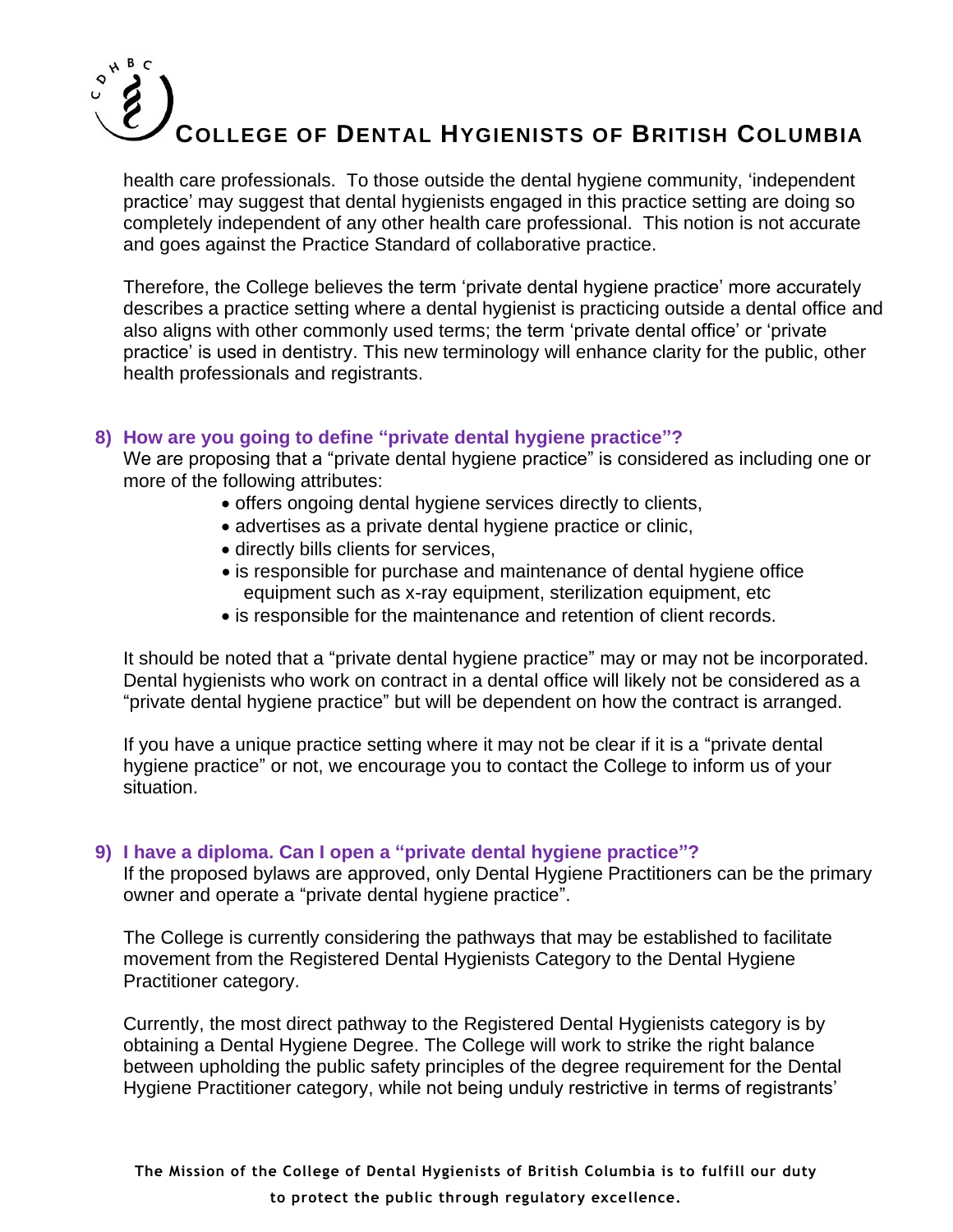ability to access the category. Further information on this will be forthcoming.

#### **10)I have a diploma. Under these new proposed Bylaws, will I need to eventually get a degree?**

There will be no requirement for existing registrants to get a degree, or to change their practice setting. You can choose to be in the Registered Dental Hygienist category and practice in any setting. However, if you want to obtain your degree or explore other pathways to obtain your Dental Hygiene Practitioner registration, there will opportunities for you to do that. Both categories of registrants are highly valued and important.

#### **11) Under this proposal, how is the College planning to regulate Local Anesthetic (L/A)?**

The College is proposing to move to a 'certification' model of regulating Local Anesthetic (L/A). Under this proposal, registrants already in the Full and "365-Exempt" registration categories will automatically be certified to administer L/A without a dentist on site. Details are still being worked out regarding the requirements to maintain certification.

Registrants in the current 'Conditional' category will be automatically transitioned to the Registered Dental Hygienist category, however, will not receive L/A certification. If these registrants wish to obtain their L/A certification to provide L/A, they must successfully complete a recognized L/A program; there will be no deadline or time requirement to take that program.

For new applicants, in order to obtain L/A certification they must either graduate from a program listed in Schedule I of the College Bylaws or from a program on the substantial equivalent L/A program list. Approved L/A programs may either be included within a dental hygiene diploma, a degree program, or as a stand-alone L/A program.

#### **12) Under these proposed bylaw changes, what type of L/A would I be able to administer?**

The selection of anesthesia in the administration of L/A should be based on the medical history of the client, the location of the planned injection, and the duration of treatment. Anesthetics containing epinephrine are categorized as Schedule I drugs and require a prescription by a qualified health care provider who is authorized to prescribe under their regulation. In order to administer a local anesthetic containing epinephrine (e.g. 2% Lidocaine 1:100,000 epi), a prescription must be obtained and documented appropriately in the client chart. Plain anesthetics (without epi) are categorized as Schedule II drugs and therefore do not require a prescription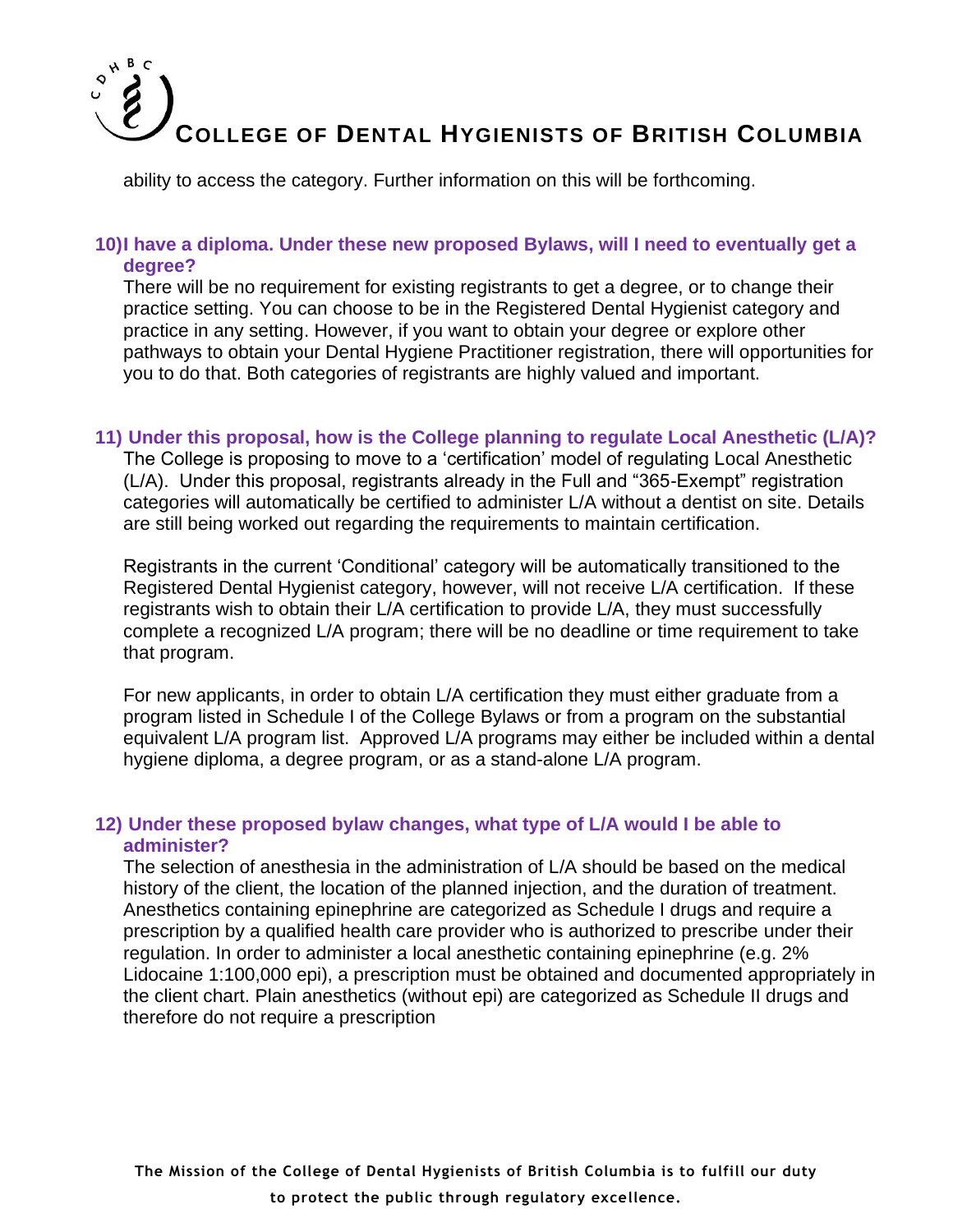#### **13) Will CPR be a requirement for all registrants?**

Yes. Current CPR certification will be a requirement for all registrants in practicing categories as well as for all applicants for initial registration.

Having current CPR certification is best practice for all health care professionals. The proposed amendments to the Dental Hygienists Regulation removes the requirement for a dentist or another person to act in the case of an emergency to administer L/A. Given these two factors, the College feels that it is essential for all practicing registrants to have current CPR certification for public safety.

#### **14)When will the CPR requirement come into effect?**

All registrants in practicing categories will need to have current CPR certification on file with the College through the registrant portal in order to renew in 2021. Further communication on this will be forthcoming throughout 2020. If registrants do not have current CPR certification, they are encouraged to do so before the end of 2020.

For initial applicants, the CPR requirement for registration will come into effect when the proposed changes are brought into force.

#### **15)Which CPR courses will be accepted?**

The College will recognize the Health Care Provider (HCP), Basic Life Support (BLS) or equivalent level of CPR. At this time, there is not an approved course list. However, the CPR course must:

- Be offered by a recognized provider (e.g., St. John Ambulance, Canadian Red Cross, Alert First-Aid, etc.),
- Provides both didactic and hands-on instruction, and
- Ensures participants successfully complete a final written exam.

#### **16)There seems to be changes to the renewal and reinstatement sections. What does this mean?**

The requirements for renewal have remained unchanged other than the CPR requirements.

The provisions for reinstatement within 60 days of the renewal deadline remains unchanged as well.

The main change is related to registrants who do not renew by the deadline and do not reinstate within 60 days following the renewal deadline. Under the current Bylaws, in this

**The Mission of the College of Dental Hygienists of British Columbia is to fulfill our duty to protect the public through regulatory excellence.**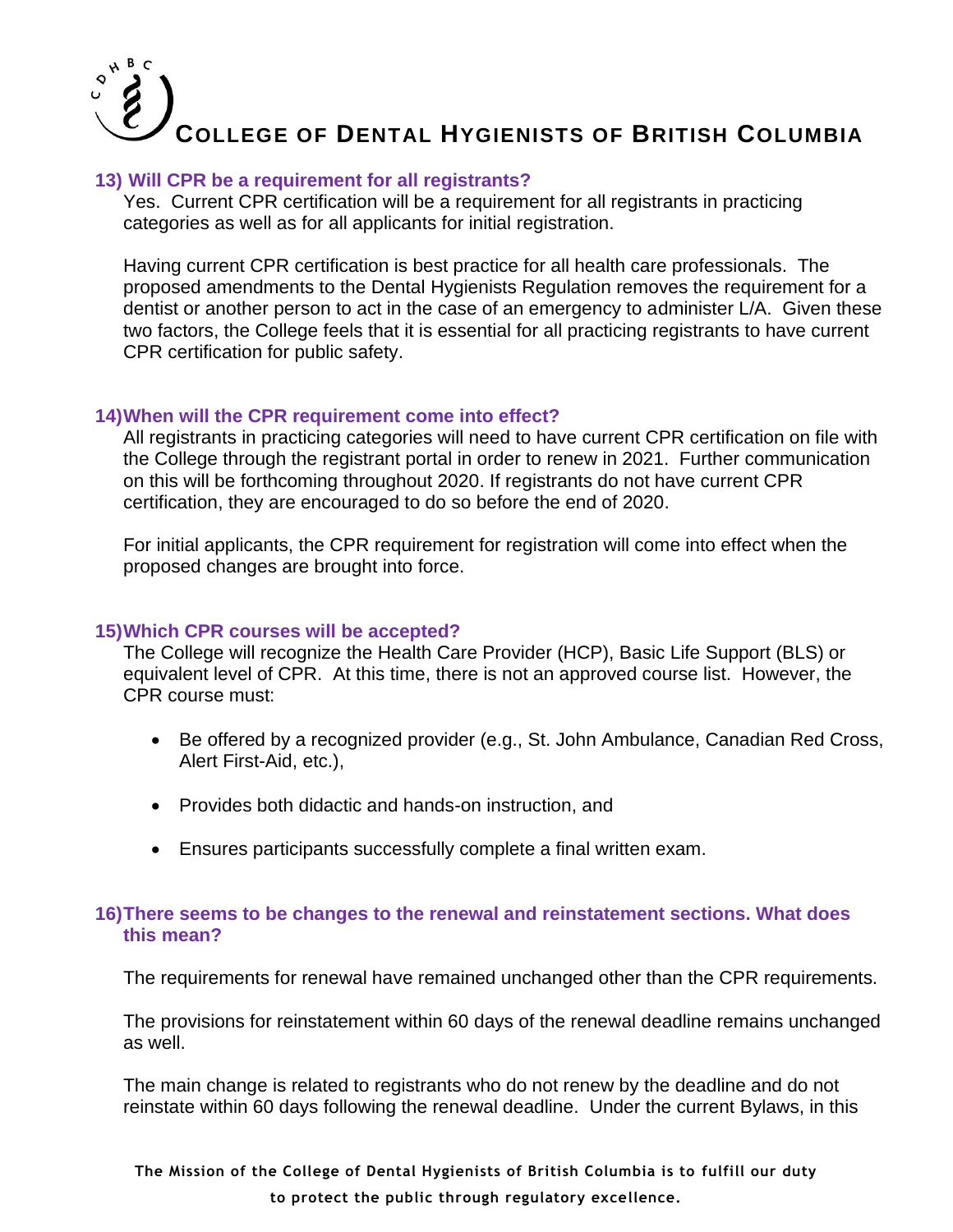situation registrants would be required to apply for initial registration, filling out the full application and pay all initial registration fees. However, since this is an initial application for registration there are no additional CE requirements or other mechanisms to ensure currency and competency, except for the requirement to take the QAP within 60-days of registering. Therefore, registrants who have been out of practice for many years are permitted to register without the College being assured of their currency and competency. This may present a risk to the public.

Under the proposed changes, any former registrant beyond the 60-days post renewal deadline, can reinstate their license instead of applying as an initial applicant. This will represent a shorter application form and a reduction in fees. However, there will now be an additional requirement for these reinstatement applicants to complete learning or demonstrate competency as determined by the Registration Committee. The length of absence from practice will be a key determining factor when setting the additional learning requirements. This change will further enhance the ability for the College to ensure all registrants are current and competent to provide safe care to the public.

#### **17)It appears that the section related to the QAP has completely changed. How will this affect the QAP requirements?**

The QAP provisions have been updated to enhance clarity and consistency. However, these changes will not change the requirements of the current QAP. Registrants will continue to participate in their QAP in the same way as before the proposed changes.

#### **18)There is a new section regarding student dental hygienist. Is the College registering students now?**

The College is not registering student dental hygienists. However, to further enhance public protection the College is proposing to add a section to the bylaws that sets out requirements when students, within a recognized dental hygiene program, provide any restricted activities in the community on members of the public. As these students are neither licensed nor have proven their competency to the College, it is vital that they are supervised appropriately and are practicing as part of the requirements of their dental hygiene program.

#### **19)Why are there changes to the Annual General Meeting Bylaws?**

The previous AGM Bylaws were focused on a 'membership' type model where only registrants were able to participate. This structure does not accurately reflect the mandate and mission of the College which is service to the public.

These changes provide greater ability for the public to participate in these meetings while still ensuring that the College is required to be transparent and present important information, such as the audited financial statements, on an annual basis.